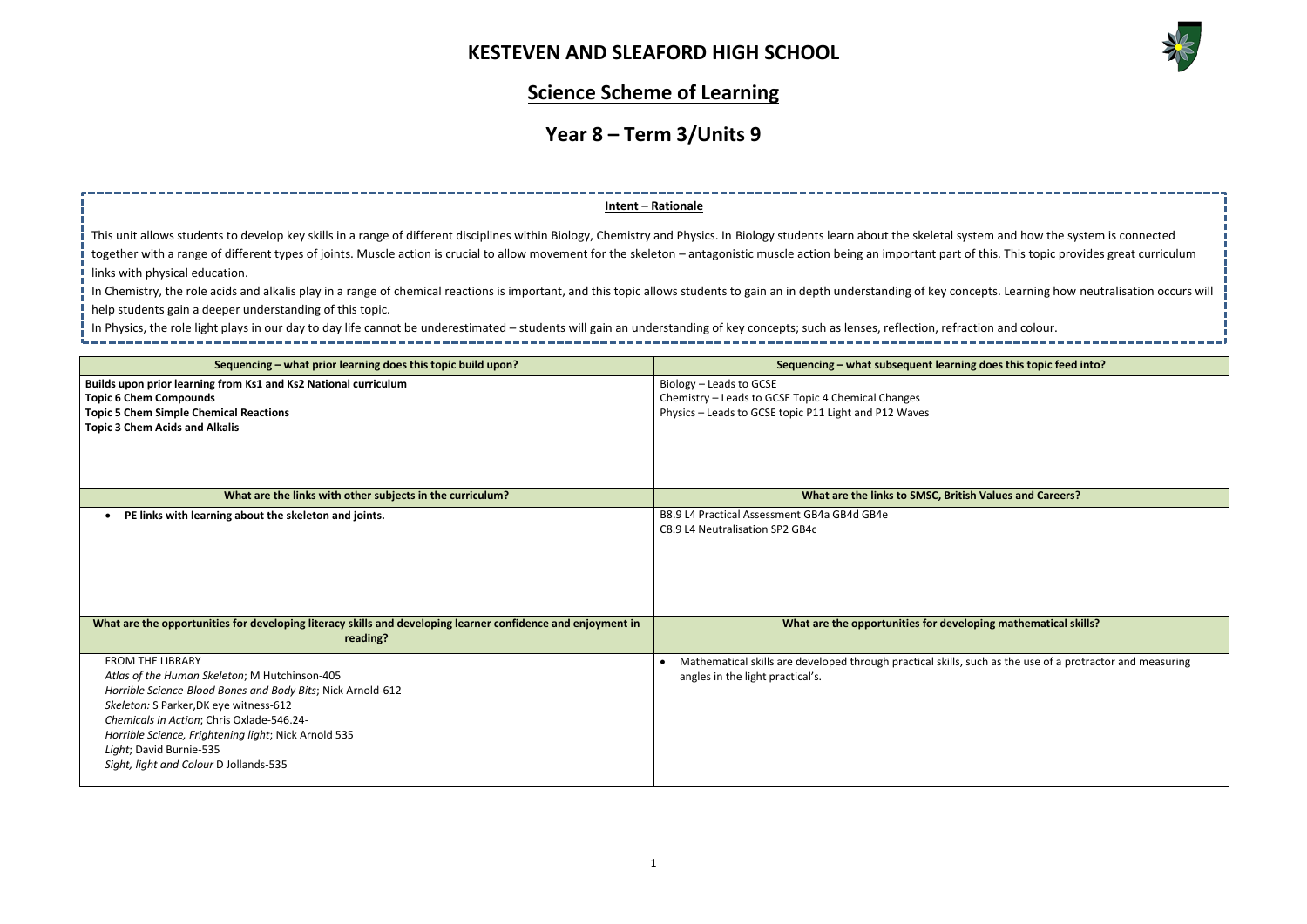



**Science Scheme of Learning**

# **Year 8 – Term 3/Units 9**

#### **Intent – Concepts**

|                                                                                                                                                    | What knowledge will students gain and what skills will they develop as a consequence of this topic? |
|----------------------------------------------------------------------------------------------------------------------------------------------------|-----------------------------------------------------------------------------------------------------|
|                                                                                                                                                    | Know                                                                                                |
| Recognise hazard warning symbols and know how to take precautions<br>State the formulae of some common acids and the names of the salts they make. |                                                                                                     |
| State that metal oxides are bases and non-metal oxides are acidic                                                                                  |                                                                                                     |
| State that all acids contain hydrogen ions and all alkalis contain hydroxide ions                                                                  |                                                                                                     |
|                                                                                                                                                    | <u>Apply</u>                                                                                        |
| Describe the structure of our skeleton                                                                                                             |                                                                                                     |
| Describe the functions of the skeleton                                                                                                             |                                                                                                     |
| Describe the different types of joint                                                                                                              |                                                                                                     |
| Describe the three types of muscle                                                                                                                 |                                                                                                     |
| Describe what prosthetic limbs are                                                                                                                 |                                                                                                     |
| Describe how to make a salt from an acid and an insoluble base.                                                                                    |                                                                                                     |
| Describe how to separate the solid salt crystals from a salt solution.                                                                             |                                                                                                     |
| Write word equations for the reactions of acids with metals, alkalis and carbonates.                                                               |                                                                                                     |
| Test for Carbon dioxide and Hydrogen                                                                                                               |                                                                                                     |
| Write word and symbol equations for the reaction of elements with oxygen.                                                                          |                                                                                                     |
| Write word equations for the reactions of metal oxides with acids.                                                                                 |                                                                                                     |
| Write an ionic equation for any acid-alkali neutralisation reaction.                                                                               |                                                                                                     |
| Describe how objects are seen                                                                                                                      |                                                                                                     |
| Describe reflection using ray diagrams<br>Draw ray diagrams to represent refraction                                                                |                                                                                                     |
| Describe and label the structures of the eye                                                                                                       |                                                                                                     |
| Draw a ray diagram to explain how a convex lens focuses light                                                                                      |                                                                                                     |
| Draw a ray diagram to show the focal point of a concave lens                                                                                       |                                                                                                     |
|                                                                                                                                                    | <b>Extend</b>                                                                                       |
| Explain how and why muscles often work in antagonistic pairs                                                                                       |                                                                                                     |
| Carry out a dissection safely                                                                                                                      |                                                                                                     |
| Plan an investigation                                                                                                                              |                                                                                                     |
| Explain what light is                                                                                                                              |                                                                                                     |
| Explain how a prism disperses white light and produces a spectrum                                                                                  |                                                                                                     |
| Explain why coloured objects appear certain colours under different coloured lights                                                                |                                                                                                     |
| Explain how pinhole and lensed cameras work                                                                                                        |                                                                                                     |
|                                                                                                                                                    |                                                                                                     |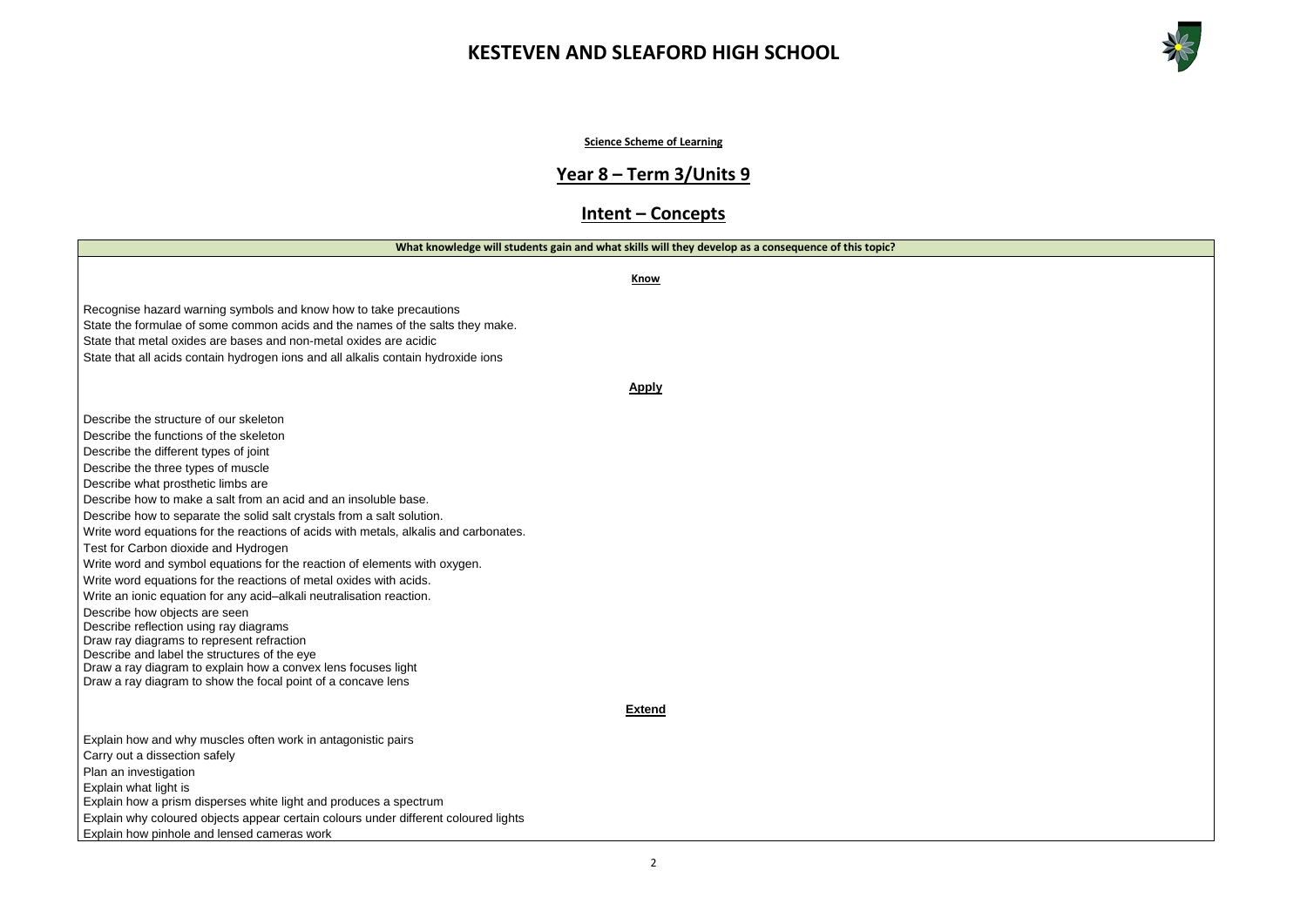

**Mities are available for assessing the progress of students?**

|                                  | Explain the difference between specular and diffuse reflection<br>Explain how refraction occurs when light changes speed as it enters different media<br>Explain how light slows down when it enters a denser medium                                                                                                                                                 |                      |
|----------------------------------|----------------------------------------------------------------------------------------------------------------------------------------------------------------------------------------------------------------------------------------------------------------------------------------------------------------------------------------------------------------------|----------------------|
|                                  | What subject specific language will be used and developed in this topic?                                                                                                                                                                                                                                                                                             | <b>What opportun</b> |
|                                  |                                                                                                                                                                                                                                                                                                                                                                      |                      |
| Antagonistic<br>muscle<br>action | Muscles work against each other in pairs. When one muscle contracts, the other remains relaxed and stretches as a joint moves<br>in a given direction. Contraction of the other muscle in the antagonistic pair moves the limb in the other direction, stretching the<br>first muscle as it does so.                                                                 |                      |
| <b>Ball and</b><br>socket joint  | A type of joint in vertebrates where the ball-shaped end of one bone fits into cup-shaped socket in another bone (or bones).<br>Synovial fluid lubricates the movement of the bones. Allows movement in all directions.<br>Examples of ball and socket joints in the human body are the shoulder and the hip.                                                        |                      |
| <b>Biceps</b>                    | A muscle on the front of the upper arm that has the effect of raising the lower arm when it contracts.                                                                                                                                                                                                                                                               |                      |
| Cartilage                        | A special type of connective tissue that is found on the ends of bone and between the vertebrae to reduce friction and to act as<br>a shock absorber. Cartilage is also found in the nose, ears, trachea and ribcage, because it is strong and slightly flexible.                                                                                                    |                      |
| <b>Fixed joint</b>               | A joint in the skeleton where the bones are fused together.<br>For example, when a baby is born the skull is made of separate plates of bone that can move over each other to allow the head<br>to be slightly squashed as it passes through the cervix and vagina. Within the first 2 years of a baby's life, the bones will fuse<br>together to form fixed joints. |                      |
| Hinge joint                      | A joint in the skeleton that allows movement in one direction. The ends of the bones are lubricated by cartilage and synovial<br>fluid.<br>Examples of hinge joints are the knee, elbow and finger joints.                                                                                                                                                           |                      |
| Joint                            | Where two bones meet and usually move separately to allow movement of body parts.<br>Examples of joints include the shoulder, ankle and wrist.                                                                                                                                                                                                                       |                      |
| <b>Ligament</b>                  | Strong connective tissue that is slightly elastic and found in joints to hold bones together and prevent dislocation injuries. If a<br>joint is sprained, this involves damage to the ligaments.                                                                                                                                                                     |                      |
| <b>Skeletal</b>                  | The organ system that is made up of the bones and muscles. Its functions include supporting the body, movement, protection of                                                                                                                                                                                                                                        |                      |
| system                           | body organs and production of blood cells.                                                                                                                                                                                                                                                                                                                           |                      |
| <b>Synovial</b><br>fluid         | The fluid that is found trapped inside movable joints in the skeleton. It lubricates the ends of the bone and helps to reduce wear<br>and tear.                                                                                                                                                                                                                      |                      |
| <b>Tendon</b>                    | A tough, strong and inelastic connective tissue that connects the end of a muscle to a bone so that the muscle can pull on the<br>bone.<br>For example, the Achilles tendon connects the calf muscle to the heel bone, so that you can straighten your foot.                                                                                                         |                      |
| <b>Triceps</b>                   | A muscle on the back of the upper arm that is part of an antagonistic pair with the biceps muscle. When the triceps contracts, it<br>pulls the arm straight, lowering the lower arm against a resistance.                                                                                                                                                            |                      |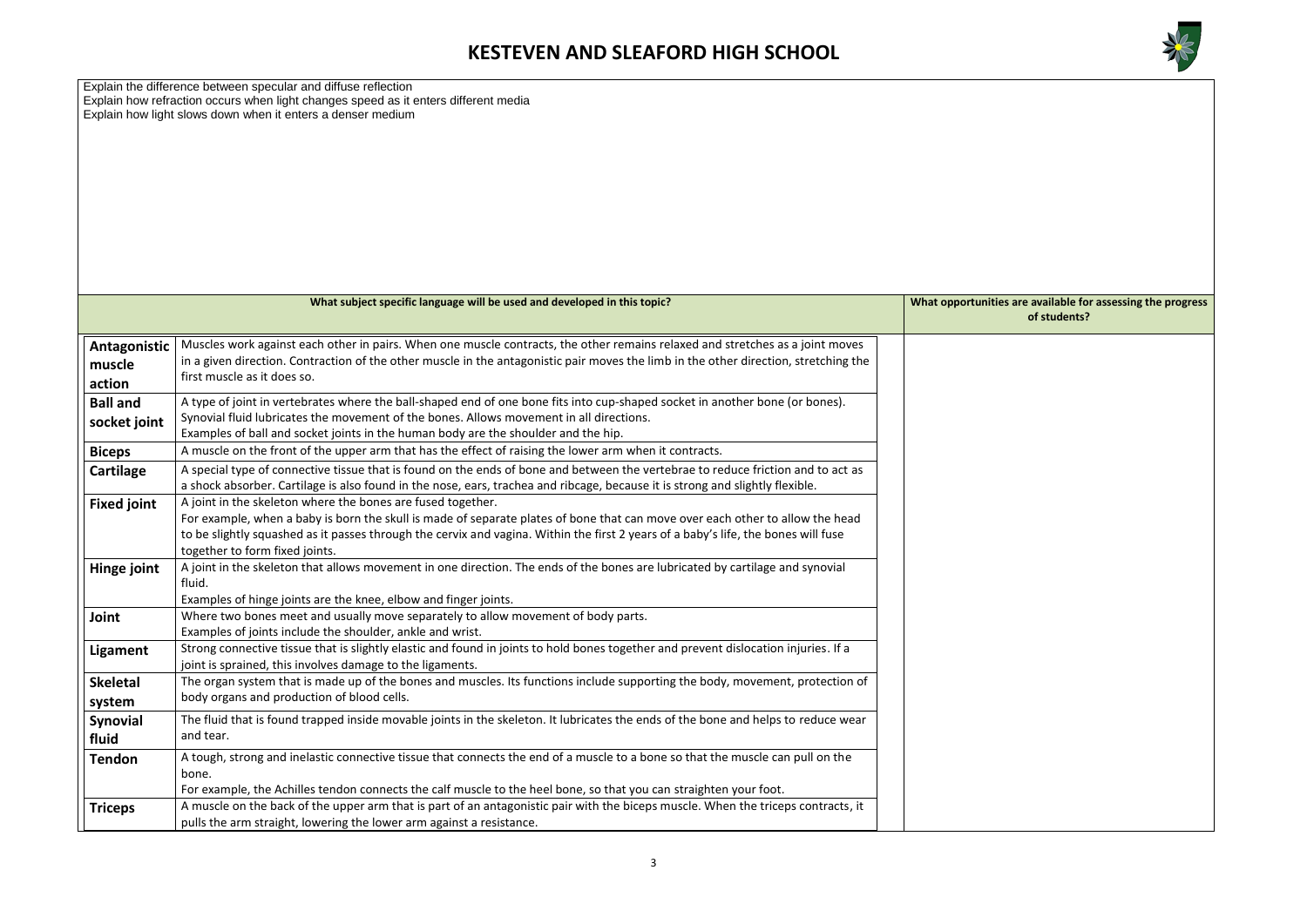

| <b>Acid</b>           | A substance that has a pH of less than 7 and is capable of giving away hydrogen ions (H <sup>+</sup> ) in a chemical reaction. Acids make salts when they                                                                                                                                                                                                                                                                                                                                                                                               |
|-----------------------|---------------------------------------------------------------------------------------------------------------------------------------------------------------------------------------------------------------------------------------------------------------------------------------------------------------------------------------------------------------------------------------------------------------------------------------------------------------------------------------------------------------------------------------------------------|
|                       | react.                                                                                                                                                                                                                                                                                                                                                                                                                                                                                                                                                  |
| <b>Acid rain</b>      | Rain that is acidic, as a result of either naturally occurring or human-made chemicals that have dissolved in rain water.                                                                                                                                                                                                                                                                                                                                                                                                                               |
| <b>Alkali</b>         | A solution that has a pH of more than 7. All alkalis contain hydroxide ions (OH <sup>-</sup> ) and this is usually because the chemical that has dissolved in<br>the water is a metal hydroxide. Sometimes, however, the hydroxide ions come from water molecules because the substance dissolved in the<br>water has been able to split up the water molecules. Alkalis are bases that have dissolved in water.                                                                                                                                        |
| <b>Base</b>           | A substance that is capable of neutralising an acid. Some bases are soluble in water, and this means that they can also be called alkalis. All<br>alkalis are bases, but not all bases are alkalis.                                                                                                                                                                                                                                                                                                                                                     |
| Concentrated          | A solution is concentrated when it has a large amount of solute dissolved into a given volume of solvent. We could also say that the solution<br>has a high concentration. This will mean that within the solution, the solute particles are closer together than in a dilute solution, where<br>there are many more solvent molecules and fewer solute molecules. Concentration is measured in mol/dm <sup>3</sup> , so a bottle of hydrochloric acid<br>that is 5 mol/dm <sup>3</sup> is more concentrated than a solution of 1 mol/dm <sup>3</sup> . |
| <b>Dilute</b>         | A solution that contains a lot of solvent (usually water) and not very much of the solute. Dilute is the opposite of concentrated. Since<br>concentration is measured in mol/dm <sup>3</sup> , a dilute solution would have a low value. For example, 0.1 mol/dm <sup>3</sup> is very dilute compared with<br>5 mol/dm <sup>3</sup> .                                                                                                                                                                                                                   |
| <b>Dissociation</b>   | To separate. In chemistry, when the ions in a compound split apart when it is dissolved in water.                                                                                                                                                                                                                                                                                                                                                                                                                                                       |
| Effervescence         | Bubbles coming out of a solution, as can be seen when the lid is undone on a bottle of fizzy drink.                                                                                                                                                                                                                                                                                                                                                                                                                                                     |
| <b>Neutralisation</b> | A type of chemical reaction in which an acid is reacted with a base in such a way that there is no acid left. A salt is produced in neutralisation<br>reactions.                                                                                                                                                                                                                                                                                                                                                                                        |
| Proton<br>acceptor    | Another name for a base. A proton acceptor is a chemical that is able to bond with a hydrogen ion (H <sup>+</sup> ) in an acid-base reaction.                                                                                                                                                                                                                                                                                                                                                                                                           |
| <b>Proton donor</b>   | Another name for an acid. All acids are able to provide hydrogen ions (H <sup>+</sup> ) in chemical reactions.                                                                                                                                                                                                                                                                                                                                                                                                                                          |
| Pure                  | A substance made from only one compound or element.<br>For example, pure water contains only water molecules, no dissolved solids or gases.                                                                                                                                                                                                                                                                                                                                                                                                             |
| Salt                  | There are many salts, but 'common salt' is sodium chloride, which can be formed when hydrochloric acid is neutralised by a base containing                                                                                                                                                                                                                                                                                                                                                                                                              |
|                       | sodium, such as the alkali sodium hydroxide. Another salt is copper sulfate, which can be made when sulfuric acid is neutralised by copper<br>oxide, copper hydroxide or copper carbonate.                                                                                                                                                                                                                                                                                                                                                              |
| Angle of              | The angle between the incident ray (incoming ray) and the normal line. The normal line is drawn at right angles to the mirror (in reflection)                                                                                                                                                                                                                                                                                                                                                                                                           |
| incidence             | or the second substance (in refraction) - for example, at right angles to the edge of a glass block.                                                                                                                                                                                                                                                                                                                                                                                                                                                    |
| Angle of              | The angle between the reflected ray and the normal line. It will always be the same as the angle of incidence.                                                                                                                                                                                                                                                                                                                                                                                                                                          |
| reflection            |                                                                                                                                                                                                                                                                                                                                                                                                                                                                                                                                                         |
| Camera                | A portable box or darkened room with a hole or lens in one side that allows an image of the objects in front of the hole or lens to be                                                                                                                                                                                                                                                                                                                                                                                                                  |
| obscura               | projected on the back wall of the box or room. For a portable camera obscura (often called a pinhole camera), the back wall is often a<br>screen of tracing paper (or similar material) so that the image can be viewed from outside the box.                                                                                                                                                                                                                                                                                                           |
| <b>Cones</b>          | Specialised cells in the retina of the eye that are sensitive to coloured light. In humans, there are three types of cone cell, each adapted to<br>absorb (and thus detect) light of a particular frequency: red, green and blue. The cones are less sensitive, however, than the rods, which are<br>the other type of photoreceptive cell in the retina. Rods are not able to detect colour, which is why we cannot see in colour when it is fairly<br>dark.                                                                                           |
| <b>Convex lens</b>    | A lens that is thicker in the middle than at the edges. A convex lens will converge (bring together) rays of light that enter the lens parallel to<br>each other. The point at which light rays converge from a convex lens is called the focal point.                                                                                                                                                                                                                                                                                                  |
| Cornea                | A transparent surface at the front of the eye.                                                                                                                                                                                                                                                                                                                                                                                                                                                                                                          |
| <b>Diffuse</b>        | How light reflects from a dull surface, so that a reflected image cannot be seen. This is because the surface is rough on a microscopic scale,                                                                                                                                                                                                                                                                                                                                                                                                          |
| reflection            | so individual light rays hit many different surfaces, which are at different angles, and this scatters the light rays in different directions.                                                                                                                                                                                                                                                                                                                                                                                                          |
| <b>Dispersion</b>     | Splitting white light into the colours of the spectrum, typically using a prism in the laboratory. Dispersion of sunlight by water droplets in the                                                                                                                                                                                                                                                                                                                                                                                                      |
|                       | air is what creates a rainbow. It is somewhat arbitrary that we think of seven colours in the visible spectrum because the spectrum is a                                                                                                                                                                                                                                                                                                                                                                                                                |
|                       | continuously changing pattern of colours.                                                                                                                                                                                                                                                                                                                                                                                                                                                                                                               |
| <b>Focal point</b>    | The point at which light rays that were originally parallel converge, having passed through a convex lens. The distance of the focal point<br>from the midline of the lens is called the focal length.                                                                                                                                                                                                                                                                                                                                                  |
| <b>Iris</b>           | The coloured part of the eye, a ring of muscle that changes size to control the amount of light entering through the pupil.                                                                                                                                                                                                                                                                                                                                                                                                                             |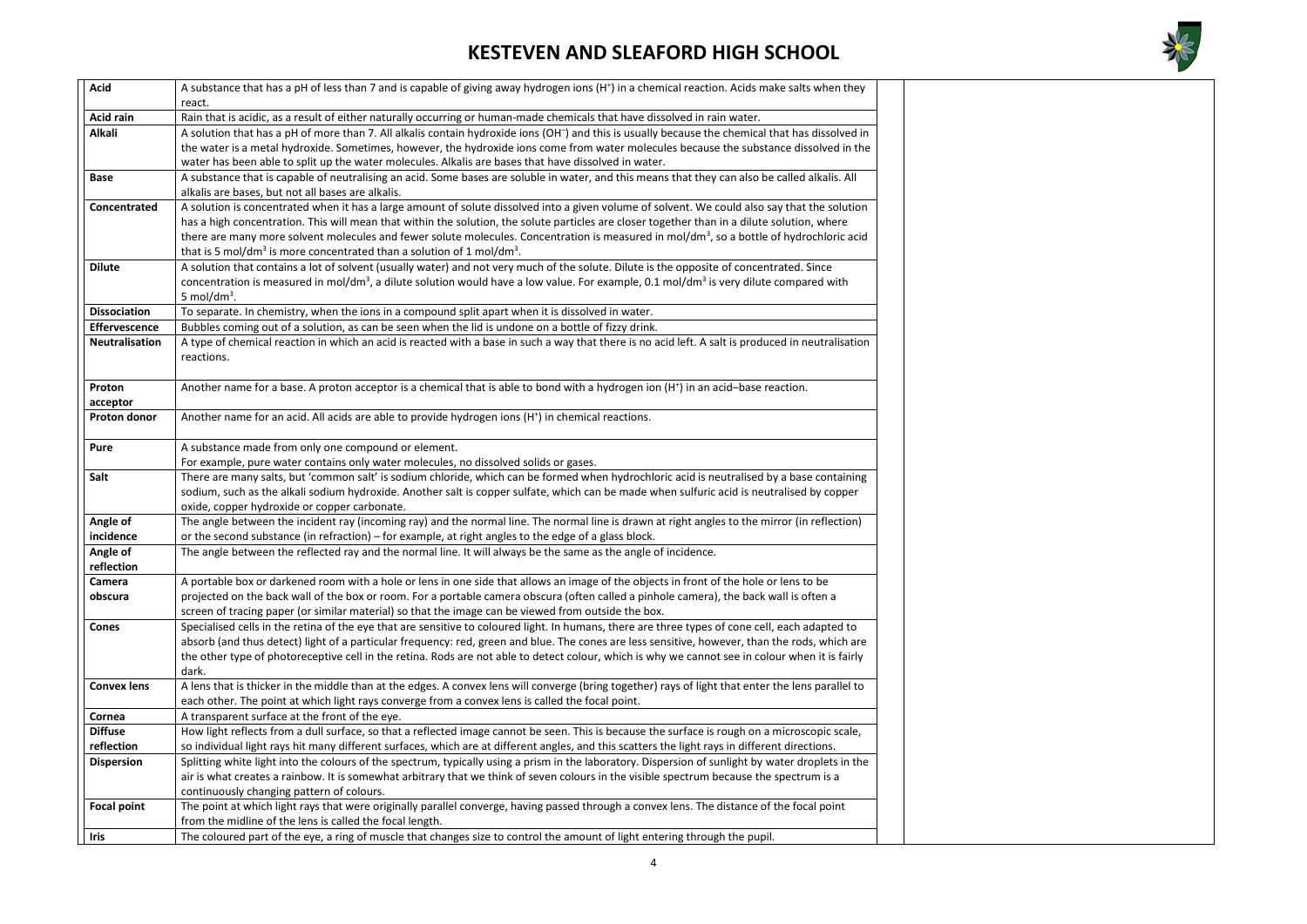

| Lens                   | A shaped piece of glass (or other suitable material) that has a shape that can be used to bring light rays to a focus (a converging lens) or to  |
|------------------------|--------------------------------------------------------------------------------------------------------------------------------------------------|
|                        | spread them out (a diverging lens). Converging lenses have a convex shape; diverging lenses have a concave shape.                                |
|                        | An example of a lens is the one in your eye. This lens is made from transparent cells and is a convex lens that provides about one-third of the  |
|                        | focusing power of the eye (two-thirds of the focusing power of the eye comes from the cornea). The shape of the lens can be changed by the       |
|                        | ciliary muscles, which allows us to focus rays from near and distant objects onto the retina.                                                    |
| <b>Normal</b>          | An imaginary line drawn at right angles to a mirror or the edge of a glass block (or similar boundary between two substances) at the point       |
| (normal line)          | where a light ray touches, in order to investigate the angle of reflection or refraction.                                                        |
| Opaque                 | A substance that prevents any light from passing through it. Opaque surfaces may reflect light of a particular colour (or all colours or no      |
|                        | colours) but they do not work as windows!                                                                                                        |
| Optic nerve            | The bundle of nerve fibres that leaves the back of the eye and carries signals from the retina to the brain. Where the nerve cells pass from     |
|                        | the inside of the eye to the outside of the eye, there is a spot with no photoreceptive cells. This is called the blind spot.                    |
| Pinhole camera         | A type of camera obscura that uses a very small hole to focus an image of an object outside the box onto a screen at the back of the box.        |
|                        | See also 'camera obscura'.                                                                                                                       |
| Plane                  | A flat surface. For example, a plane mirror is a flat mirror.                                                                                    |
| <b>Primary colours</b> | The three colours of light (red, green, blue) that can be mixed together in equal proportions to give white light. These primary colours can     |
| (of light)             | also be mixed in different ratios to give any colour that we can see. Mixing two primary colours in equal proportions produces a secondary       |
|                        | colour (yellow, cyan, magenta).                                                                                                                  |
| Prism                  | Any transparent three-dimensional shape that has flat polished surfaces and refracts light. Shining white light through a prism can result in    |
|                        | dispersion to form a spectrum.                                                                                                                   |
| Pupil                  | A hole of varying size (controlled by the iris) which allows light to enter the eye.                                                             |
| <b>Real image</b>      | An image that light reaches or passes through, which is formed by light rays coming together after being refracted by a convex lens or           |
|                        | reflected by a concave mirror. If a screen is placed at this focal point, an image will usually be projected onto the screen.                    |
|                        | Examples of real images include the image projected onto the board at school and the image on the retina of your eye. If you look through a      |
|                        | concave lens the image you see is not a real image - it is a virtual image.                                                                      |
| Refraction             | When a wave changes direction as it passes from one medium to another as a result of it changing speed. Refraction does not occur when a         |
|                        | wave hits another object at 90° (along the normal line).                                                                                         |
|                        | An example of refraction is when you look at someone standing waist deep in a swimming pool. Their legs look very short.                         |
| Retina                 | A light-sensitive layer of cells at the back of the eye.                                                                                         |
| <b>Secondary</b>       | Colours made by mixing two primary colours in equal proportions.                                                                                 |
| colours (of<br>light)  | Yellow is made from red and green. Cyan is made from green and blue. Magenta is made from red and blue.                                          |
| Source (of light)      | An object that gives off its own light, rather than simply reflecting light from somewhere else. Examples of light sources include the Sun, a    |
|                        | candle, a lamp and a glowstick. Note that the Moon is not a source of light, but only reflects light from the Sun.                               |
| Spectrum               | A continuously variable range of values. It is commonly used to describe the colours that white light can be split into using a prism (also seen |
|                        | in a rainbow), because even though we have learnt to distinguish seven colours in the spectrum, in fact there are an infinite number of          |
|                        | colours.                                                                                                                                         |
|                        | Another example of a spectrum is the electromagnetic spectrum, of which the colours of visible light are a small part.                           |
| <b>Specular</b>        | The reflection (bouncing back) of light from very smooth surfaces such that an image can be seen in the reflecting surface.                      |
| reflection             | Examples of materials that are more likely to cause specular reflection are flat and smooth metals, and very still lakes.                        |
| <b>Translucent</b>     | Something that allows light to pass through it, but does not allow a clear image to pass through. This means that the light rays are not able    |
|                        | to pass straight through; many are scattered. Tracing paper is an example of a translucent material.                                             |
| <b>Transparent</b>     | Something that allows light to pass through it in such a way that a clear image can be seen through it. Water and glass are transparent.         |
| <b>Virtual image</b>   | An image that light rays do not pass through.                                                                                                    |
|                        | The image in a mirror and the image that you see when looking through a concave lens are both examples of virtual images.                        |
|                        |                                                                                                                                                  |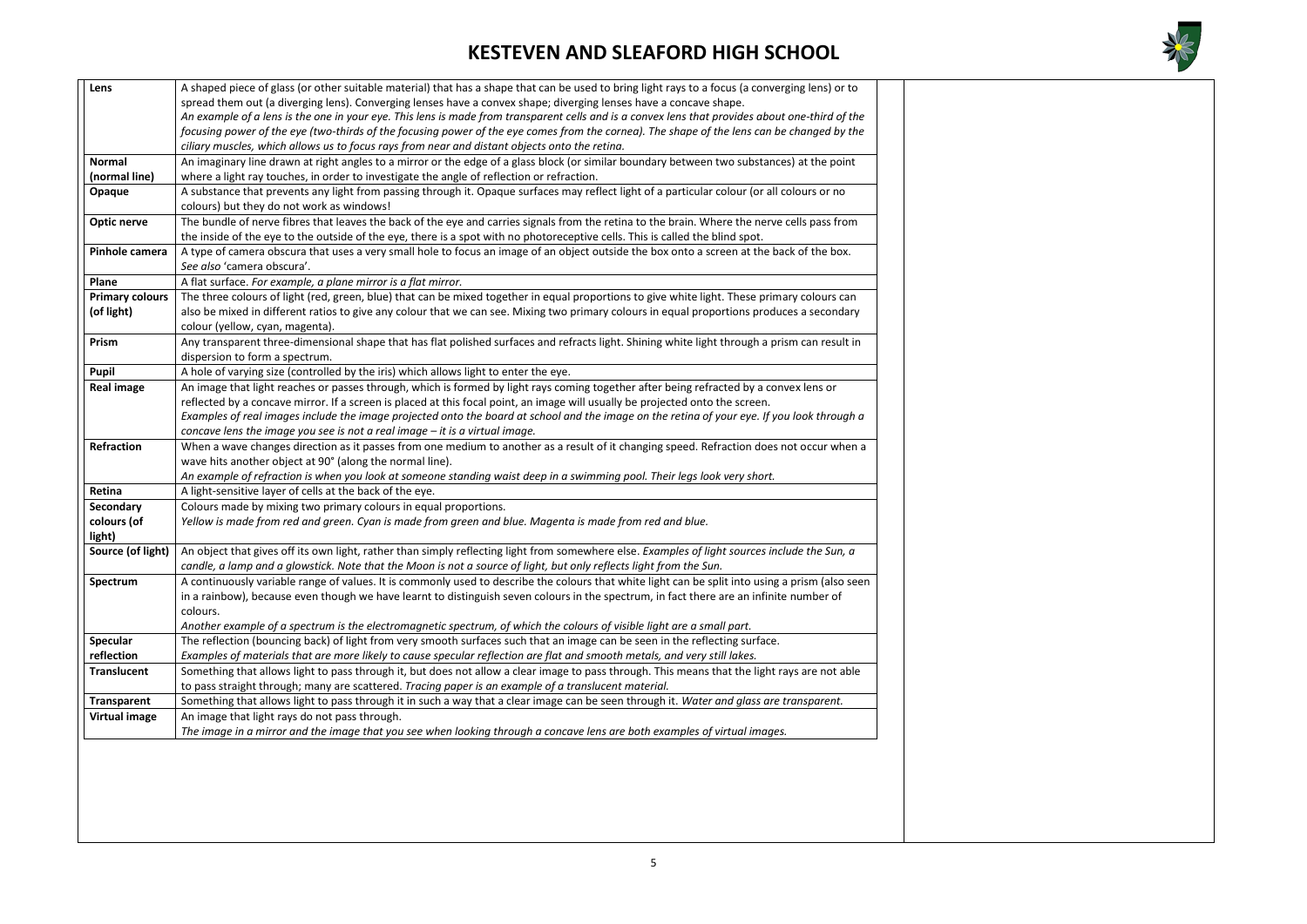



#### **Intent – Concepts**

| <b>Lesson title</b>            | Learning                                                                                                                                                                           | <b>Higher level</b>                                                                      | <b>Suggested activities and resources</b> |
|--------------------------------|------------------------------------------------------------------------------------------------------------------------------------------------------------------------------------|------------------------------------------------------------------------------------------|-------------------------------------------|
|                                | challenge                                                                                                                                                                          | challenge                                                                                |                                           |
| B8.9 L1<br>Bones and<br>joints | Can I<br>describe the<br>structure of<br>our<br>skeleton?<br>Can I<br>describe the<br>functions of<br>the<br>skeleton?<br>Can I<br>describe the<br>different<br>types of<br>joint? | Can I<br>explain how<br>joints are<br>adapted for<br>their<br>function?                  |                                           |
| B8.9 L2<br>Muscles             | Can I<br>describe the<br>three types<br>of muscle?                                                                                                                                 | Can I<br>explain how<br>and why<br>muscles<br>often work<br>in<br>antagonistic<br>pairs? |                                           |
| B8.9 L3<br>Joints              | Can I carry<br>out a<br>dissection<br>safely?                                                                                                                                      | Can I<br>describe<br>what<br>prosthetic<br>limbs are?                                    |                                           |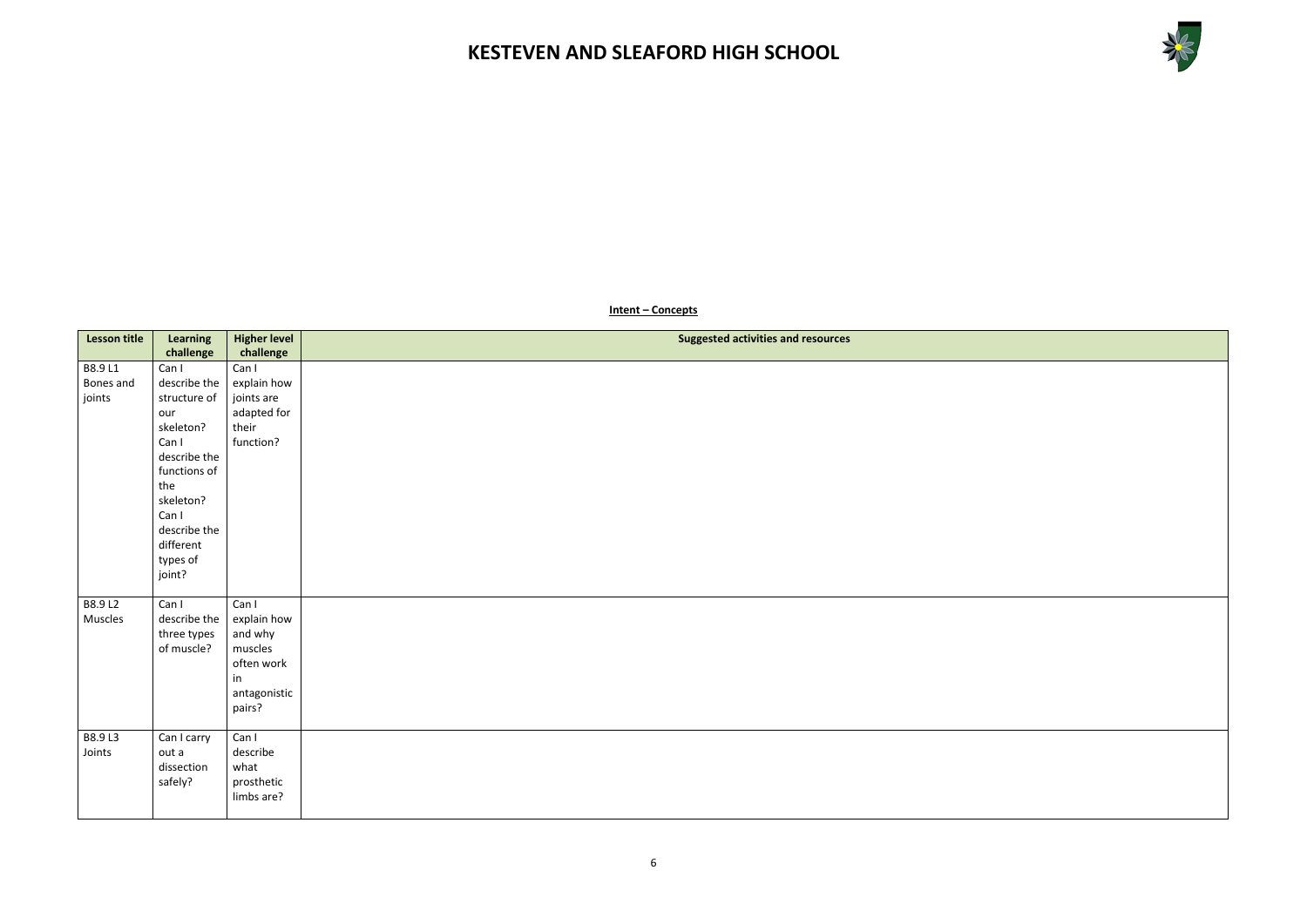



| B8.9 L4      | Can I plan     | Can I        |  |
|--------------|----------------|--------------|--|
| Practical    | an             | explain my   |  |
| Assessment   | investigatio   | choice of    |  |
|              | $n$ ?          | equipment    |  |
|              |                | when         |  |
|              |                | planning an  |  |
|              |                | investigatio |  |
|              |                | n?           |  |
| C8.9 L1      | Recognise      | Describe     |  |
| Making salts | hazard         | how to       |  |
|              | warning        | separate the |  |
|              | symbols and    | solid salt   |  |
|              | know how       | crystals     |  |
|              | to take        | from a salt  |  |
|              | precautions    | solution.?   |  |
|              | $\overline{?}$ |              |  |
|              |                |              |  |
| C8.9 L2      | Can I state    | Can I test   |  |
| Acids and    | the            | for Carbon   |  |
| Alkalis      | formulae of    | dioxide and  |  |
|              | some           | Hydrogen?    |  |
|              | common         |              |  |
|              | acids and      |              |  |
|              | the names      |              |  |
|              | of the salts   |              |  |
|              |                |              |  |
|              | they make.?    |              |  |
|              | Can I write    |              |  |
|              | word           |              |  |
|              | equations      |              |  |
|              | for the        |              |  |
|              | reactions of   |              |  |
|              | acids with     |              |  |
|              | metals,        |              |  |
|              | alkalis and    |              |  |
|              | carbonates?    |              |  |
|              |                |              |  |
| C8.9 L3      | Can I write    | Can I write  |  |
| Compounds    | word and       | word         |  |
| and Acidity  | symbol         | equations    |  |
|              | equations      | for the      |  |
|              | for the        | reactions of |  |
|              | reaction of    | metal        |  |
|              | elements       | oxides with  |  |
|              | with           | acids?       |  |
|              | oxygen?        |              |  |
|              | Can I state    |              |  |
|              | that metal     |              |  |
|              | oxides are     |              |  |
|              | bases and      |              |  |
|              | non-metal      |              |  |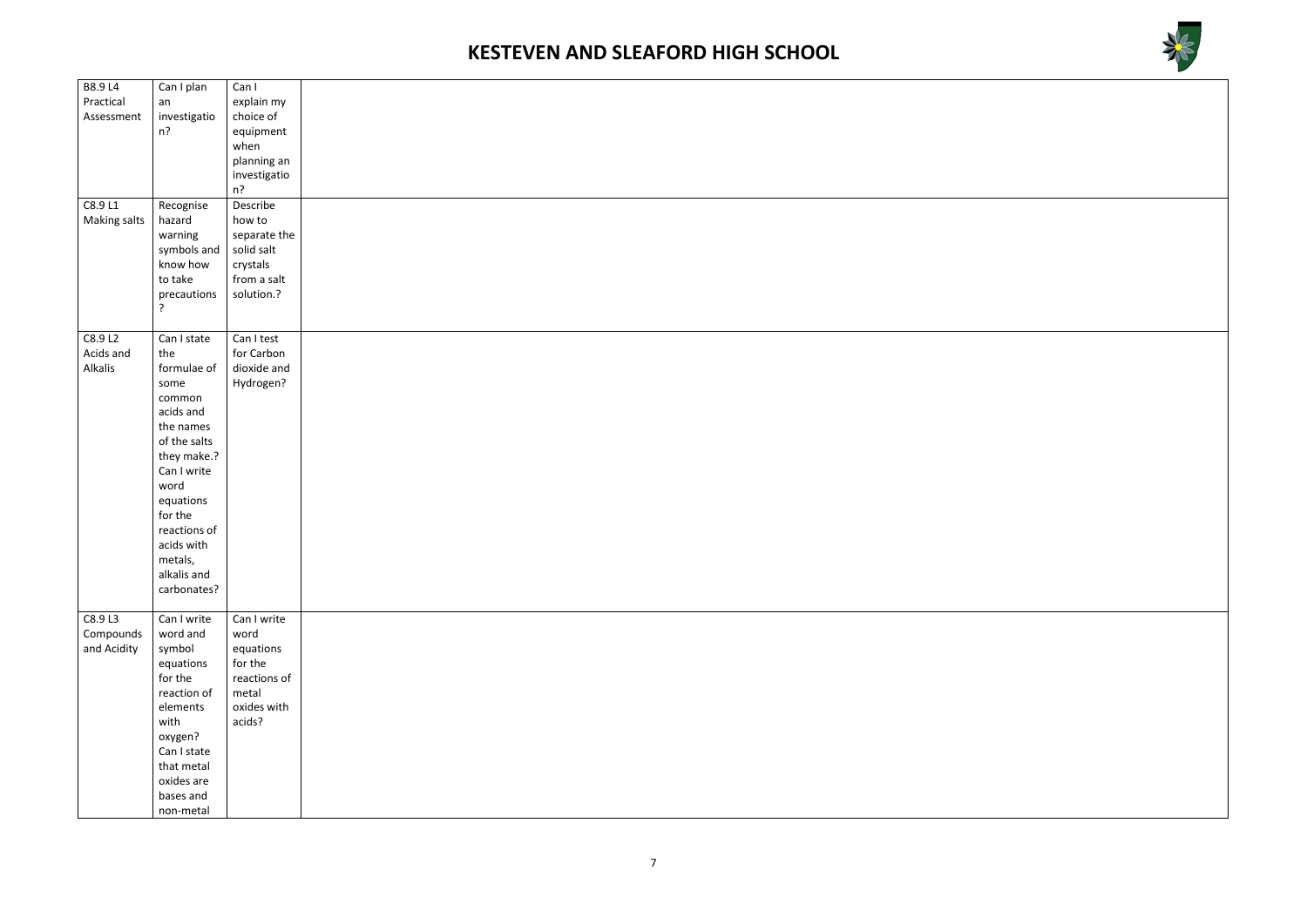



|                                    | oxides are<br>acidic?                                                                                                                                                                 |                                                                                                                                                           |  |
|------------------------------------|---------------------------------------------------------------------------------------------------------------------------------------------------------------------------------------|-----------------------------------------------------------------------------------------------------------------------------------------------------------|--|
| C8.9 L4<br>Neutralisati<br>on      | Can I state<br>that all acids<br>contain<br>hydrogen<br>ions and all<br>alkalis<br>contain<br>hydroxide<br>ions?                                                                      | Can I write<br>an ionic<br>equation for<br>any acid-<br>alkali<br>neutralisatio<br>n reaction?                                                            |  |
| P8.9 L1 Light<br>and<br>reflection | Can I<br>explain<br>what light<br>is?<br>Can I<br>describe<br>how objects<br>are seen?<br>Can I<br>describe<br>reflection<br>using ray<br>diagrams?                                   | Can I<br>explain the<br>difference<br>between<br>specular<br>and diffuse<br>reflection?                                                                   |  |
| P8.9 L2<br>Refraction              | Can I<br>explain how<br>refraction<br>occurs when<br>light<br>changes<br>speed as it<br>enters<br>different<br>media?<br>Can I draw<br>ray<br>diagrams to<br>represent<br>refraction? | Can I<br>explain how<br>pinhole and<br>lensed<br>cameras<br>work?<br>Can I<br>explain how<br>light slows<br>down when<br>it enters a<br>denser<br>medium? |  |
| P8.9 L3<br>Focussing<br>light      | Can I<br>describe<br>and label<br>the<br>structures<br>of the eye?<br>Can I draw a<br>ray diagram                                                                                     | Can I draw a<br>ray diagram<br>to explain<br>how a<br>convex lens<br>focuses<br>light?                                                                    |  |